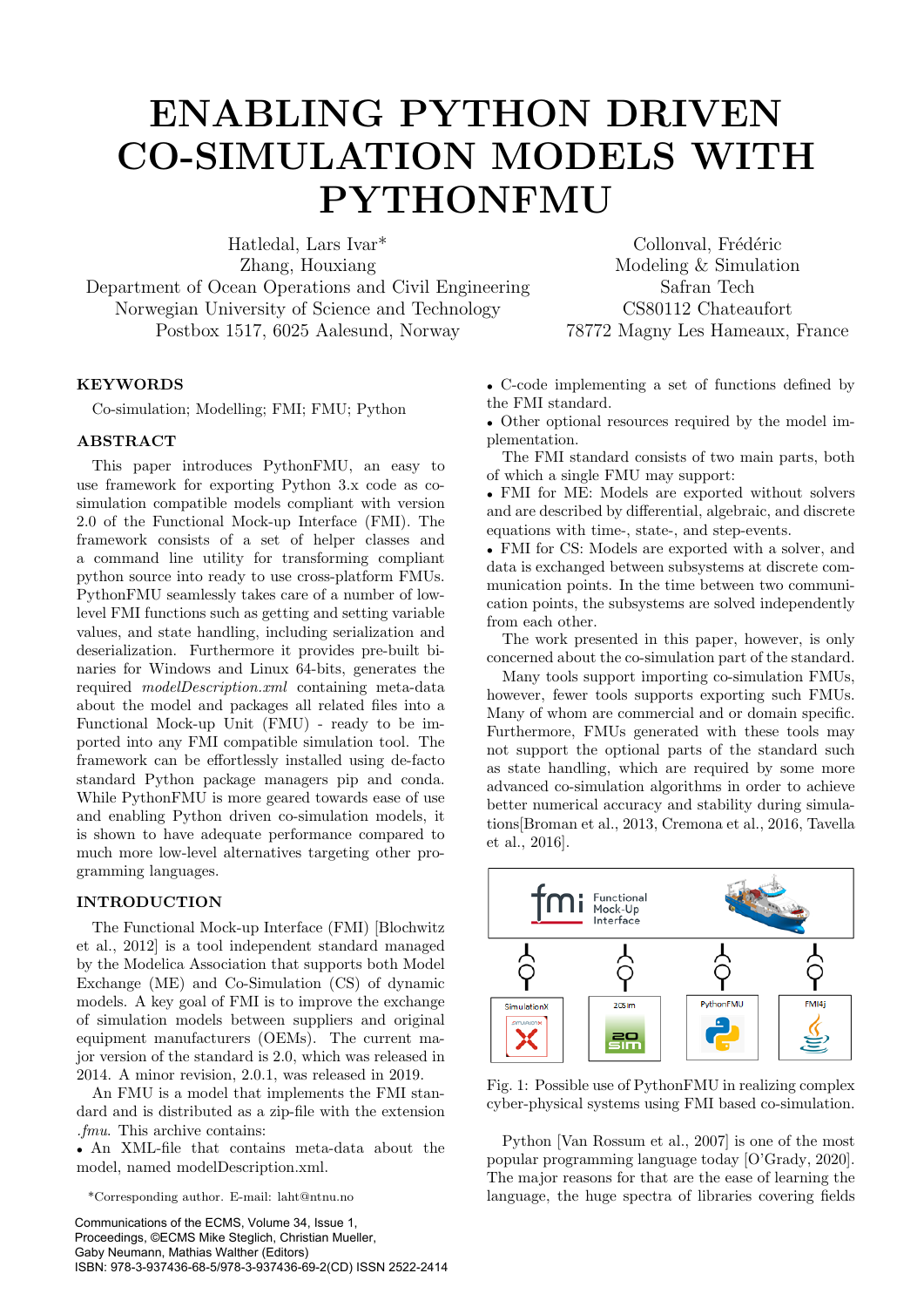such as video game, machine learning, web server or scientific computing and the recent explosion of data science in which Python plays a central role. Of particular importance for scientific computing is the creation of the Numpy[Oliphant, 2007] library that bridge the gap between efficient code in C or Fortran languages and the ease of a scripting language. That library is now at the heart of all major scientific Python libraries from Pandas for data analysis to Scipy for classical algebra operators or Scikit-learn for machine learning analysis.

This paper introduces PythonFMU, an easy to use Python based framework that allows plain Python code to be exported as FMI compatible co-simulation FMUs. Figure. 1 shows how PythonFMU could potentially be used to implement complex cyber-physical systems that are aggregates of models from different simulation domains.

The paper is organized as follows. Firstly some related works are given. After which PythonFMU is introduced. Then some benchmark results are presented. Finally some concluding remarks and notes on future works are provided.

#### RELATED WORK

A number of open-source software frameworks for exporting FMUs from source-code have been developed in the recent years. While many more tools are capable of exporting FMUs like 20Sim, OpenModelica, MATLAB and SimulationX, this paper is more focused on frameworks that allows the generation of FMUs from plain source-code. Each of these are described in more detail below.

CPPFMU [SINTEF Ocean, 2017] is a set of interfaces and helper functions for writing FMI-compliant model/slave code in  $C++$  using high-level features such as exceptions and automatic memory management, rather than having to implement the low-level C functions specified by FMI. However, while CPPFMU makes implementing and compiling the shared library required by an FMU, it does not handle generating the modelDescription.xml nor packaging of the FMU. CPPFMU was developed as part of the R&D project Virtual Prototyping of Maritime Systems and Operations (ViProMa) Hassani et al. [2016], and is currently maintained by SINTEF Ocean.

FMUSDK [QTronic, 2017] is a free, BSD licensed, software development kit (SDK) provided by QTronic to demonstrate basic use of FMUs for ME and for CS as defined by FMI version 1.0 and 2.0. The software is written in C++, but models are to be implemented in C. The first version of FMU SDK was released already in 2010, with the latest version, 2.0.6, being released in 2018.

Like CPPFMU, FMUSDK does not auto-generate the modelDescription.xml. The main difference between these tools is that CPPFMU provides a more high level and structured API in C++, whereas FMUSDK requires source-code to be written in quite low-level C. On the other hand, FMUSDK supports ME and provides utilities for packaging the model as an FMU, whereas CPPFMU only provides helper functions to aid in development.

 $JavaFMI$  [Galtier et al., 2017] is a set of components for working with the FMI standard using Java, developed by SIANI institute (Las Palmas University) and funded by the European Institute for Energy Research (EIFER). It support both import and export of FMUs. For export, it support FMI 2.0 for Cosimulation. Generated FMUs runs both on Linux and Windows. JavaFMI has been actively maintained since its inception in 2013 and is licensed under the LGPLv3.

 $FMI4j$  [Hatledal et al., 2018] is a MIT licensed software package for dealing with Functional Mock-up Units (FMUs) on the JVM. It support both import and export of FMUs. For export, it support FMI 2.0 for Co-simulation. FMI4j is written in Kotlin, which is 100% interoperable with Java. On the native side, FMI4j makes use of CPPFMU to implement the FMI functions. FMUs generated using FMI4j can run on both Linux and Windows.

While both JavaFMI and FMI4j allows FMUs to be created using the Java language, they differ quite a bit in their implementation and usage. JavaFMI uses message-passing to bridge Java and the underlying C functions defined by FMI, while FMI4j relies on the Java Native Interface (JNI) for this. Consequentially, FMI4j generates much faster executables. Another key difference is how users define their model. JavaFMI is imperative, e.g meta-data is defined using API functions. FMI4j on the other hand is declarative, with meta-data defined using annotations.

Evidently, some open-source software for generating FMUs from source code already exists. See Table. I for a summary. However, only the ones targeting the JVM can be said to be easy to use as these manages everything related to the creation of an FMU. Still, the JVM may not be a natural choice for many for implementing models and the barrier for using these tools are high for non Java developers. CPPFMU and FMUSDK both eases the process within the realm of  $C/C++$ , but still requires significant know-how in order to produce a ready to use FMU. Furthermore, these tools only covers a small subset of available programming languages.

TABLE I: Open-source framework for exporting sourcecode as FMUs.

| Tool          | Target                      | Target                                                             | FMI          |
|---------------|-----------------------------|--------------------------------------------------------------------|--------------|
|               | language                    | platform                                                           | version      |
| JavaFMI       | <b>JVM</b>                  | Win, Linux                                                         | 2.0          |
| FMI4j         | <b>JVM</b>                  | Win, Linux                                                         | 2.0          |
| <b>CPPFMU</b> | $C++$                       | $Win^a$ , Linux <sup><i>a</i></sup>                                | $1.0 \& 2.0$ |
| <b>FMUSDK</b> | $\mathcal{C}_{\mathcal{C}}$ | $\overline{\text{Win}^a}$ , Linux <sup><i>a</i></sup> ,<br>$OSX^a$ | $1.0 \& 2.0$ |

<sup>a</sup> Binaries are only built for the current platform.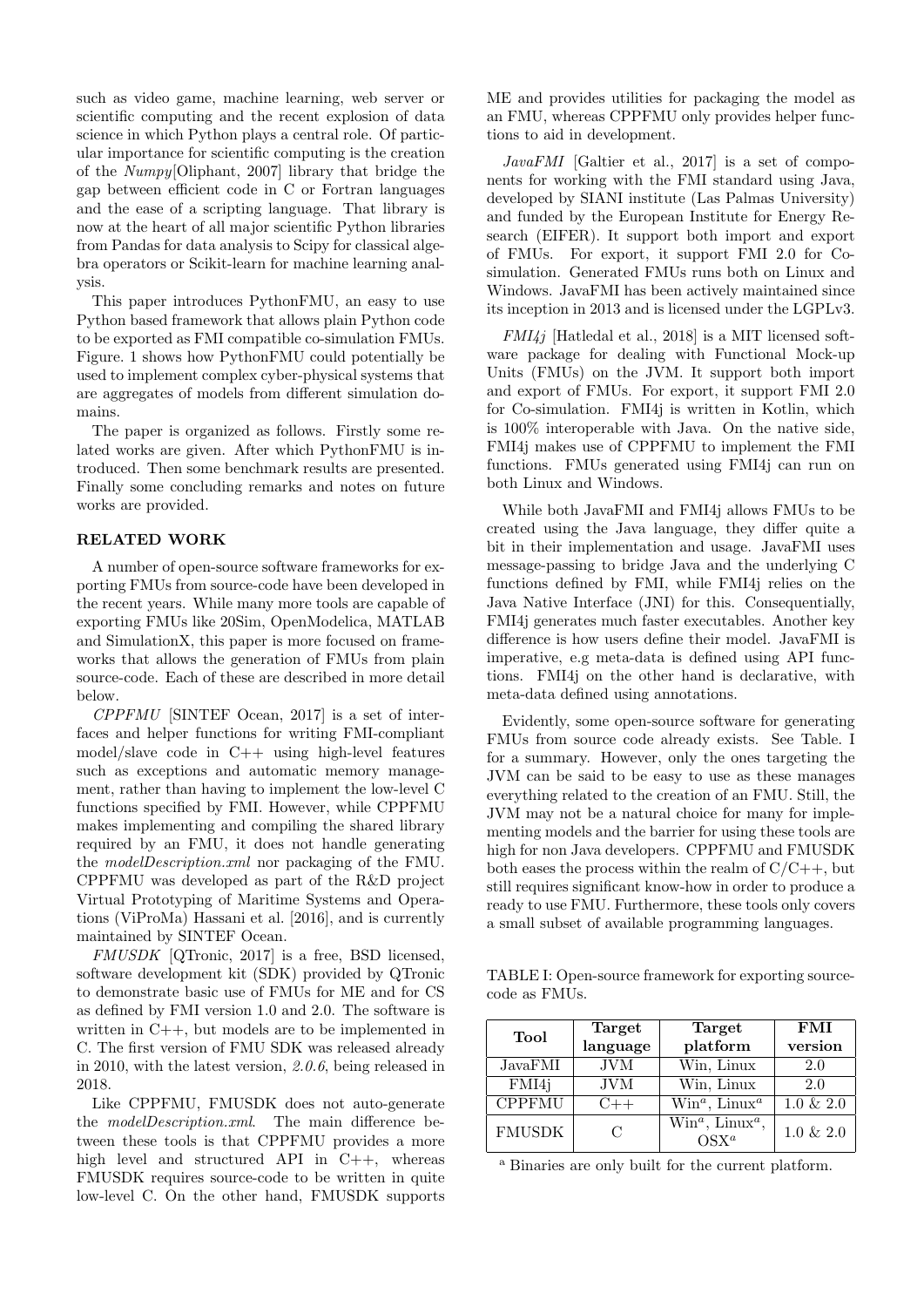### PYTHONFMU

PythonFMU is a MIT licensed framework that enables the packaging of Python 3.x code as co-simulation FMUs, currently maintained in collaboration between NTNU and Safran Tech. The library required by users to implement their own FMI co-simulation slaves as well as the Command Line Interface (CLI) required to build the actual FMU is easily retrieved using either the pip or conda package managers. Unlike some FMU exporters, FMUs built with PythonFMU runs out of the box on both Windows and Linux 64-bit systems. PythonFMU has been implemented using the limited Python API, which makes it compatible with any Python 3.x version. However, PythonFMU does not bundle a Python distribution, which means that a compatible Python distribution must be present on the target system for the FMU to work. The same is true for any imported 3rd party libraries. Consequentially, if the slave makes use of e.g. the numpy package for scientific computing, this library must already be present on the target system. To remedy this, PythonFMU allows users to specify any dependency it should have on 3rd party libraries. This information is bundled with the FMU as a standard requirements.txt for use with one of Python's package managers. Thus allowing endusers to easily figure out what kind of libraries that must be installed for it to run on a particular machine.

Listing 1: Writing FMI 2.0 compatible slaves in Python using PythonFMU.

| from pythonfmu import *                                                                               |
|-------------------------------------------------------------------------------------------------------|
| class PythonSlave (Fmi2Slave):                                                                        |
| $\text{author} = " \text{John} \text{ Doe"}$<br>$description = "A simple description"$                |
| def $\text{\_}init \text{\_}$ (self, ** kwargs):<br>super $()$ . $\text{1init}$ . $(**kways)$         |
| $self.readOut = 0.1$<br>self.register_variable(Real("realOut",<br>$causality = Fmi2Causality.output)$ |
| def do_step(current_time, step_size):<br>return True                                                  |

Listing. 1 shows the minimal required code to write FMI 2.0 compatible co-simulation models in Python using PythonFMU. Additional FMI functions like e.g. setupExperiment, enterInitializationMode, exitInitializationMode and terminate have default no-op implementations and may be overridden on demand. PythonFMU automatically handles getting and setting variables, logging, resetting, state handling, serialization and deserialization as well as generating the required modelDescription.xml. The fact that PythonFMU handles state handling makes it possible to use with advanced co-simulation master algorithms that depends on rollback capabilities, like variable step algorithms. This is important in order to achieve numerically stable and accurate simulation results. Listing. 2 shows how to build an FMU from Python source that implements the PythonFMU API using the accompanying CLI. Additional options may be specified, such as documentation and associated project files. The FMU built by PythonFMU contains pre-built binaries for Windows and Linux 64-bit. This lowers the threshold for using it tremendously compared to many exporting tools as a C++ compiler does not have to be installed and the user does not have to figure out how to cross-compile.

Like FMI4j, PythonFMU makes use of CPPFMU for implementing the C functions required by the FMI standard. This shows a clear utility for CPPFMU as an enabler for higher-level applications to support the export of FMI compatible co-simulation models.

Listing 2: Building an FMU from Python source using the PythonFMU CLI.

## **RESULTS**

In the following some performance metrics for PythonFMU is given.

Table. II show the performance of PythonFMU compared to other similar tools. The FMUs used all implements the same model. The model does no computation during stepping, but defines a single real, integer, boolean and string variable. These variables are read by the importing tool after each iteration. 100.000 iterations were run. That makes for a total of 400.000 calls through the FMI API. The benchmark was performed on a computer running Windows 10 fitted with an Intel i7-8700k processor.

TABLE II: Time required to step a simple FMU with one integer, real, string and boolean variable 100.000 times. All variables are read after each step.

| Tool          | <b>Version</b> | Time[s]     |
|---------------|----------------|-------------|
| <b>FMUSDK</b> | 2.0.6          | 4.6         |
| <b>CPPFMU</b> |                | 4.6         |
| FMI4j         | 0.30.0         | 6.1         |
| JavaFMI       | 2.6.0          | 40          |
| PythonFMU     | 0.6.0          | $7.9/7.3^a$ |

<sup>a</sup> Using lambdas for getters, as demonstrated in Listing. 3.

From the results we can see that FMUSDK and CPPFMU are equally fast, and as expected, faster than both FMI4j and PythonFMU. This is natural as both of these uses CPPFMU internally and have an additional overhead from having to cross the native bridge using JNI and the Python C API respectively. JavaFMI is by far the slowest contender, due to it's choice of using message passing over direct API calls through JNI. Note that PythonFMU provides two results. By supplying a lambda function to the optional getter and setter parameters of PythonFMUs ScalarVariable as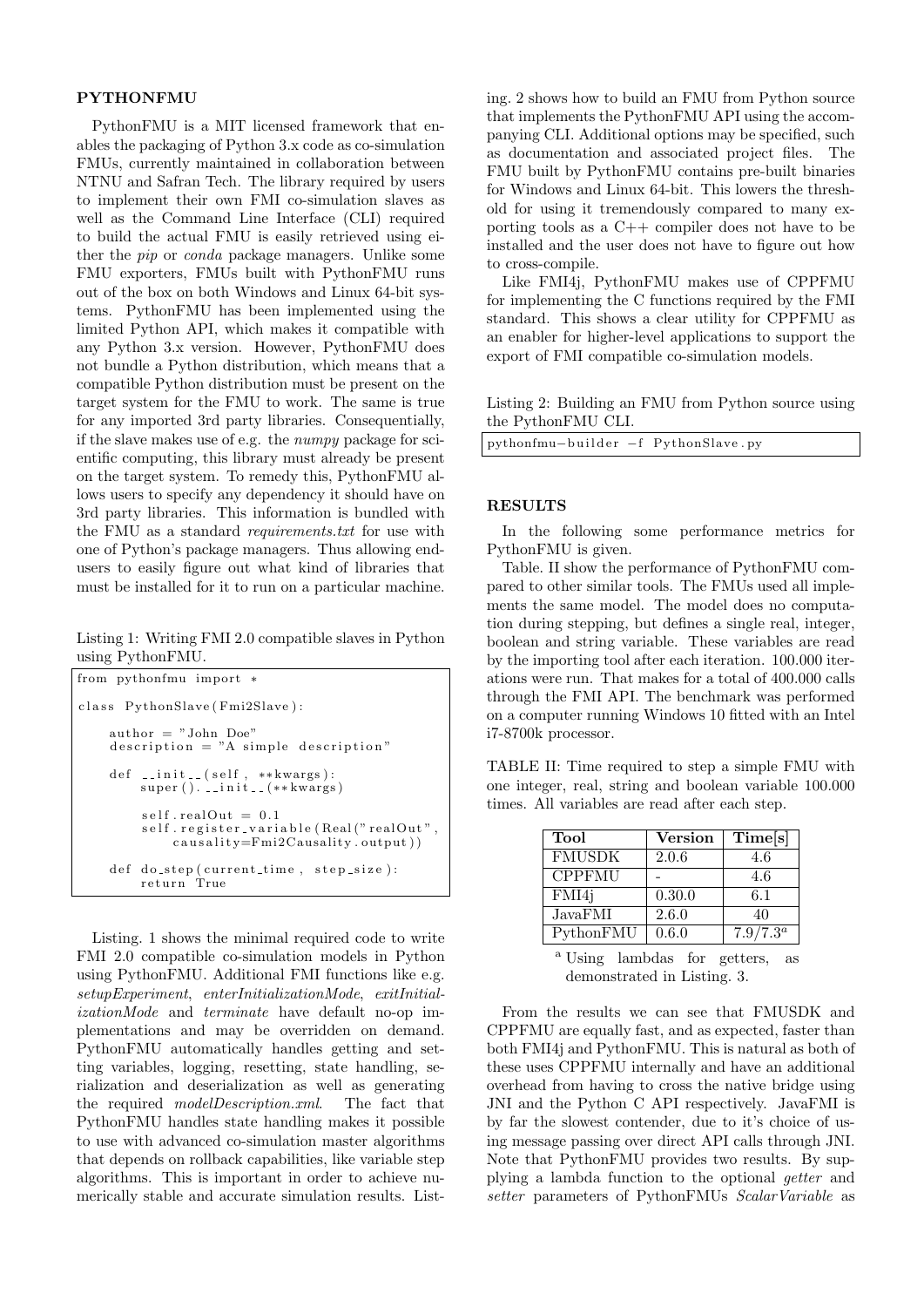demonstrated in Listing. 3, users may increase performance of variable read/write. When not specifying lambda functions for the getter and setter, PythonFMU defaults to using the built in Python functions getattr and setattr respectively. Furthermore, the use of lambdas allows non Python fields to be used as variables.

Listing 3: Supplying a lambda for increased flexibility and performance at the cost of a slight increase in verbosity.

| self.register_variable(Real("realOut", |
|----------------------------------------|
| causality=Fmi2Causality.output         |
| getter=lambda: self.real)              |

Note that the results presented here does not necessarily translate to more complex models with more code evaluation, as the presented benchmark it is mainly interested in measuring the performance of raw FMI calls. As Python is an interpreted language it is naturally slower to run than e.g.  $C/C++$ .

# **CONCLUSIONS**

This paper introduces PythonFMU, an easy to use framework for exporting Python code as FMI 2.0 for cosimulation compatible models. The framework is easy to install and requires very little boilerplate code, allowing users to focus on the problem at hand. This coupled with the fact that Python is an easy to use scripting language with a strong standard library and a rich set of 3rd party libraries makes it ideal for fast prototyping. Furthermore, the position Python has as a language for scientific computing should make PythonFMU a natural choice for data scientists that want to take advantage of or contribute to co-simulation technology. In fact, PythonFMU was specifically developed to allow data scientist with little or no background from co-simulation or software engineering at NTNU to contribute with models related to the development of digital twins, as Python and it's strong ecosystem of libraries allows easy integration with e.g. models that is connected to web services or utilizes neural networks. While the focus of PythonFMU is ease of use and being an enabler for Python driven co-simulation models, the performance is shown to be quite adequate compared to more low-level implementations.

Future works includes adding more features, bug-fixes and improving documentation. The source is available at https://github.com/NTNU-IHB/ PythonFMU, and users are encourage to contribute.

#### ACKNOWLEDGMENT

The research presented in this paper is supported by the Norwegian Research Council, SFI Offshore Mechatronics, project number 237896.

#### **REFERENCES**

T. Blochwitz, M. Otter, J. Akesson, M. Arnold, C. Clauss, H. Elmqvist, M. Friedrich, A. Junghanns, J. Mauss, D. Neumerkel, et al. Functional mockup interface 2.0: The standard for tool independent exchange of simulation models. In Proceedings of the 9th International MODELICA Conference; September 3-5; 2012; Munich; Germany, number 076, pages 173–184. Linköping University Electronic Press, 2012.

D. Broman, C. Brooks, L. Greenberg, E. A. Lee, M. Masin, S. Tripakis, and M. Wetter. Determinate composition of fmus for co-simulation. In 2013 Proceedings of the International Conference on Embedded Software (EMSOFT), pages 1–12. IEEE, 2013.

F. Cremona, M. Lohstroh, D. Broman, M. Di Natale, E. A. Lee, and S. Tripakis. Step revision in hybrid cosimulation with fmi. In 2016 ACM/IEEE International Conference on Formal Methods and Models for System Design (MEMOCODE), pages 173–183. IEEE, 2016.

V. Galtier, M. Ianotto, M. Caujolle, R. Corniglion, J.- P. Tavella, J. É. Gómez, J. J. H. Cabrera, V. Reinbold, and E. Kremers. Building parallel fmus (or matryoshka co-simulations). In Proceedings of the 12th International Modelica Conference, Prague, Czech Republic, May 15-17, 2017, number 132, pages 663–671. Linköping University Electronic Press, 2017.

V. Hassani, M. Rindarøy, L. T. Kyllingstad, J. B. Nielsen, S. S. Sadjina, S. Skjong, D. Fathi, T. Johnsen, V. Æsøy, and E. Pedersen. Virtual prototyping of maritime systems and operations. In ASME 2016 35th International Conference on Ocean, Offshore and Arctic Engineering. American Society of Mechanical Engineers Digital Collection, 2016.

L. I. Hatledal, H. Zhang, A. Styve, and G. Hovland. Fmi4j: A software package for working with functional mock-up units on the java virtual machine. In The 59th Conference on Simulation and Modelling (SIMS 59). Linköping University Electronic Press, Linköpings universitet, 2018.

S. O'Grady. The redmonk programming language rankings: January 2020, 2020. URL https://redmonk.com/sogrady/2020/02/28/

language-rankings-1-20/. (Date accessed 08- March-2020).

T. E. Oliphant. Python for scientific computing. Computing in Science & Engineering, 9(3):10–20, 2007.

QTronic. Fmusdk, 2017. URL http://www.qtronic. de/de/fmusdk.html. (Date accessed 06-March-2020).

SINTEF Ocean. Cppfmu, 2017. URL https:// github.com/viproma/cppfmu. (Date accessed 06- March-2020).

J.-P. Tavella, M. Caujolle, S. Vialle, C. Dad, C. Tan, G. Plessis, M. Schumann, A. Cuccuru, and S. Revol. Toward an accurate and fast hybrid multi-simulation with the fmi-cs standard. In 2016 IEEE 21st International Conference on Emerging Technologies and Factory Automation (ETFA), pages 1–5. IEEE, 2016.

G. Van Rossum et al. Python programming language. In USENIX annual technical conference, volume 41, page 36, 2007.

### AUTHOR BIOGRAPHIES

LARS IVAR HATLEDAL received the B.Sc. degree in automation and the M.Sc. degree in simulation and visualization from the Norwegian University of Science